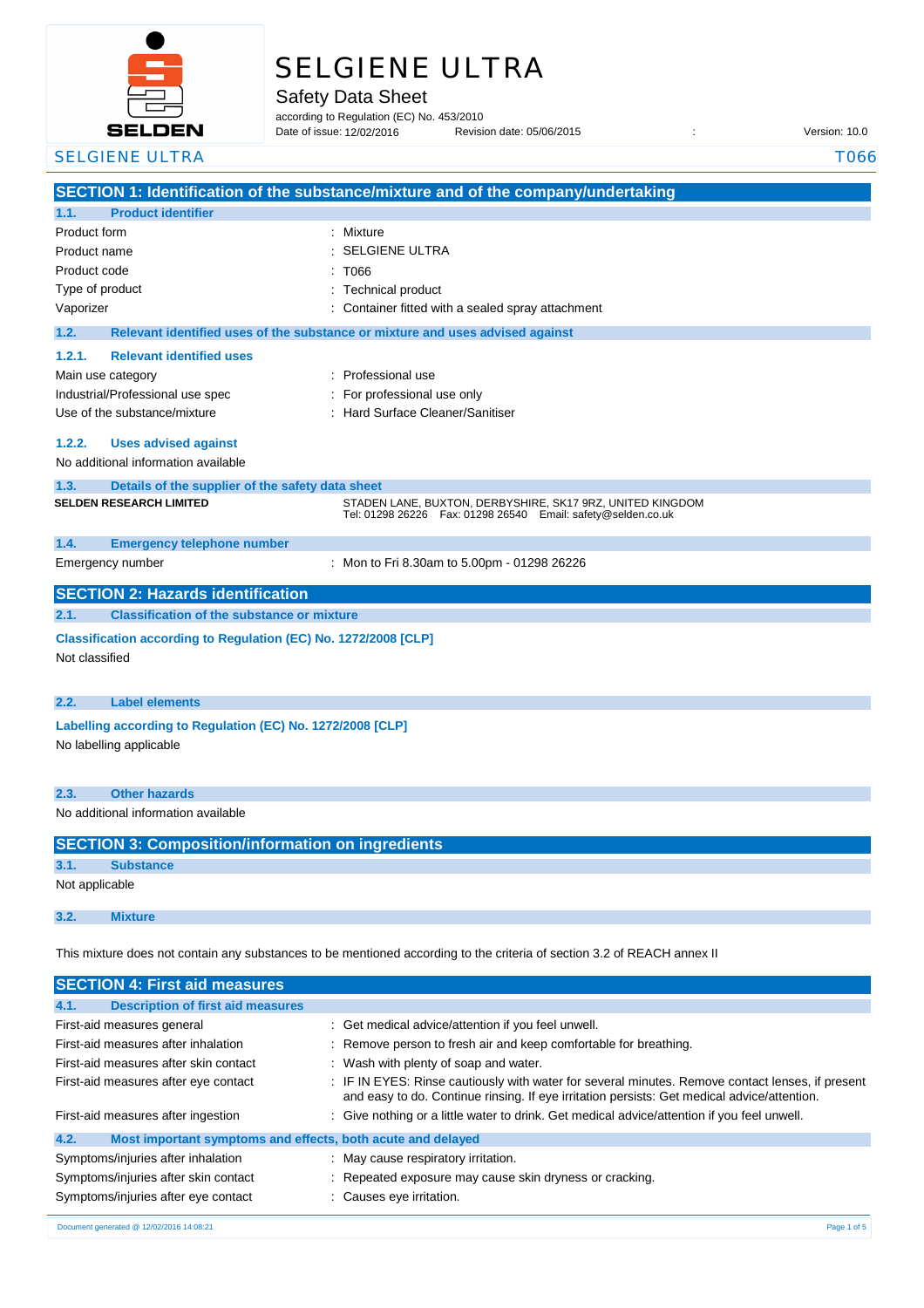| <b>SELGIENE ULTRA</b>                                                                                | T066                                                                                                                              |
|------------------------------------------------------------------------------------------------------|-----------------------------------------------------------------------------------------------------------------------------------|
| Safety Data Sheet<br>according to Regulation (EC) No. 453/2010                                       |                                                                                                                                   |
| Symptoms/injuries after ingestion                                                                    | : May cause a light irritation of the linings of the mouth, throat, and gastrointestinal tract.                                   |
| 4.3.                                                                                                 | Indication of any immediate medical attention and special treatment needed                                                        |
| Treat symptomatically.                                                                               |                                                                                                                                   |
| <b>SECTION 5: Firefighting measures</b>                                                              |                                                                                                                                   |
| 5.1.<br><b>Extinguishing media</b>                                                                   |                                                                                                                                   |
| Suitable extinguishing media                                                                         | : Carbon dioxide. Dry powder. Foam.                                                                                               |
| 5.2.<br>Special hazards arising from the substance or mixture<br>No additional information available |                                                                                                                                   |
| 5.3.<br><b>Advice for firefighters</b>                                                               |                                                                                                                                   |
| No additional information available                                                                  |                                                                                                                                   |
| <b>SECTION 6: Accidental release measures</b>                                                        |                                                                                                                                   |
| 6.1.                                                                                                 | Personal precautions, protective equipment and emergency procedures                                                               |
| 6.1.1.<br>For non-emergency personnel<br>Emergency procedures                                        | : Evacuate unnecessary personnel.                                                                                                 |
| 6.1.2.<br>For emergency responders                                                                   |                                                                                                                                   |
| Protective equipment                                                                                 | : Use personal protective equipment as required.                                                                                  |
| 6.2.<br><b>Environmental precautions</b>                                                             |                                                                                                                                   |
| Avoid release to the environment.                                                                    |                                                                                                                                   |
| 6.3.<br>Methods and material for containment and cleaning up                                         |                                                                                                                                   |
| For containment                                                                                      | : Collect spillage.                                                                                                               |
| Methods for cleaning up                                                                              | Soak up spills with inert solids, such as clay or diatomaceous earth as soon as possible.                                         |
| 6.4.<br><b>Reference to other sections</b>                                                           |                                                                                                                                   |
|                                                                                                      | For further information refer to section 8: "Exposure controls/personal protection". For further information refer to section 13. |
| <b>SECTION 7: Handling and storage</b>                                                               |                                                                                                                                   |
| <b>Precautions for safe handling</b><br>7.1.                                                         |                                                                                                                                   |
| Precautions for safe handling                                                                        | : Avoid contact with eyes.                                                                                                        |
| Hygiene measures                                                                                     | : Do not eat, drink or smoke when using this product.                                                                             |
| 7.2.<br>Conditions for safe storage, including any incompatibilities                                 |                                                                                                                                   |
| Technical measures                                                                                   | : Does not require any specific or particular technical measures.                                                                 |
| Storage conditions                                                                                   | Keep container closed when not in use.                                                                                            |
| Incompatible products                                                                                | Oxidizing agent. Strong acids. Strong bases.                                                                                      |
| Special rules on packaging                                                                           | Keep only in original container.                                                                                                  |
| <b>Specific end use(s)</b><br>7.3.                                                                   |                                                                                                                                   |
| No additional information available                                                                  |                                                                                                                                   |
| <b>SECTION 8: Exposure controls/personal protection</b>                                              |                                                                                                                                   |
| 8.1.<br><b>Control parameters</b>                                                                    |                                                                                                                                   |
| No additional information available                                                                  |                                                                                                                                   |
| 8.2.<br><b>Exposure controls</b>                                                                     |                                                                                                                                   |
| No additional information available                                                                  |                                                                                                                                   |
| <b>SECTION 9: Physical and chemical properties</b>                                                   |                                                                                                                                   |
| Information on basic physical and chemical properties<br>9.1.                                        |                                                                                                                                   |
| Physical state                                                                                       | : Liquid                                                                                                                          |
| Appearance                                                                                           | : Liquid.                                                                                                                         |
| Colour                                                                                               | Purple.                                                                                                                           |
| Odour                                                                                                | Floral.                                                                                                                           |
|                                                                                                      |                                                                                                                                   |
| Odour threshold                                                                                      | No data available                                                                                                                 |
| рH                                                                                                   | 10                                                                                                                                |
| Relative evaporation rate (butylacetate=1)                                                           | No data available                                                                                                                 |
| Melting point<br>Freezing point                                                                      | No data available<br>No data available                                                                                            |

Boiling point **Example 2018** 2019 11: No data available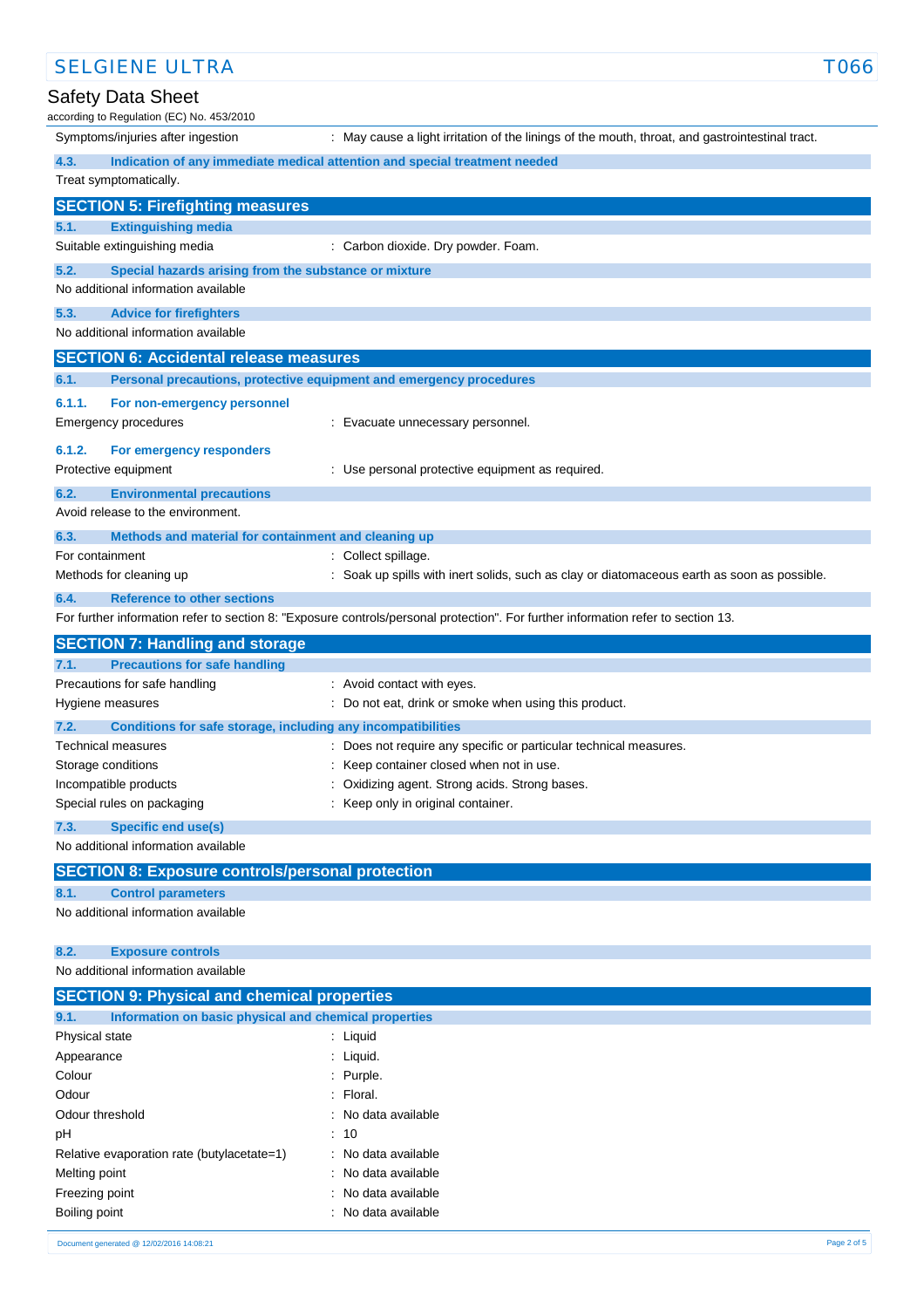# Safety Data Sheet

### according to Regulation (EC) No. 453/2010

| Flash point                      | : No data available |
|----------------------------------|---------------------|
| Auto-ignition temperature        | : No data available |
| Decomposition temperature        | : No data available |
| Flammability (solid, gas)        | : No data available |
| Vapour pressure                  | : No data available |
| Relative vapour density at 20 °C | : No data available |
| Relative density                 | : 1                 |
| Solubility                       | : No data available |
| Log Pow                          | : No data available |
| Viscosity, kinematic             | : No data available |
| Viscosity, dynamic               | : No data available |
| Explosive properties             | : No data available |
| Oxidising properties             | : No data available |
| <b>Explosive limits</b>          | : No data available |
|                                  |                     |

### **9.2. Other information**

No additional information available

|       | <b>SECTION 10: Stability and reactivity</b> |  |  |
|-------|---------------------------------------------|--|--|
| 10.1. | <b>Reactivity</b>                           |  |  |
|       | No additional information available         |  |  |
| 10.2. | <b>Chemical stability</b>                   |  |  |
|       | Stable under normal conditions.             |  |  |
| 10.3. | <b>Possibility of hazardous reactions</b>   |  |  |
|       | No additional information available         |  |  |
| 10.4. | <b>Conditions to avoid</b>                  |  |  |
|       | No additional information available         |  |  |
| 10.5. | <b>Incompatible materials</b>               |  |  |
|       | No additional information available         |  |  |
| 10.6. | <b>Hazardous decomposition products</b>     |  |  |

No additional information available

# **SECTION 11: Toxicological information 11.1. Information on toxicological effects** Acute toxicity in the set of the set of the set of the set of the set of the set of the set of the set of the set of the set of the set of the set of the set of the set of the set of the set of the set of the set of the se Skin corrosion/irritation : Not classified pH: 10 Serious eye damage/irritation : Not classified pH: 10 Respiratory or skin sensitisation : Not classified Germ cell mutagenicity **in the case of the classified** : Not classified Carcinogenicity **Carcinogenicity 1999 Carcinogenicity Carcinogenicity Carcial** Reproductive toxicity **in the case of the CR**eproductive toxicity Specific target organ toxicity (single exposure) : Not classified Specific target organ toxicity (repeated exposure) : Not classified Aspiration hazard **in the set of the set of the set of the set of the set of the set of the set of the set of the set of the set of the set of the set of the set of the set of the set of the set of the set of the set of th** Vaporizer Container fitted with a sealed spray attachment

|  | <b>SECTION 12: Ecological information</b> |
|--|-------------------------------------------|
|  |                                           |

**12.1. Toxicity**

No additional information available

### **12.2. Persistence and degradability**

No additional information available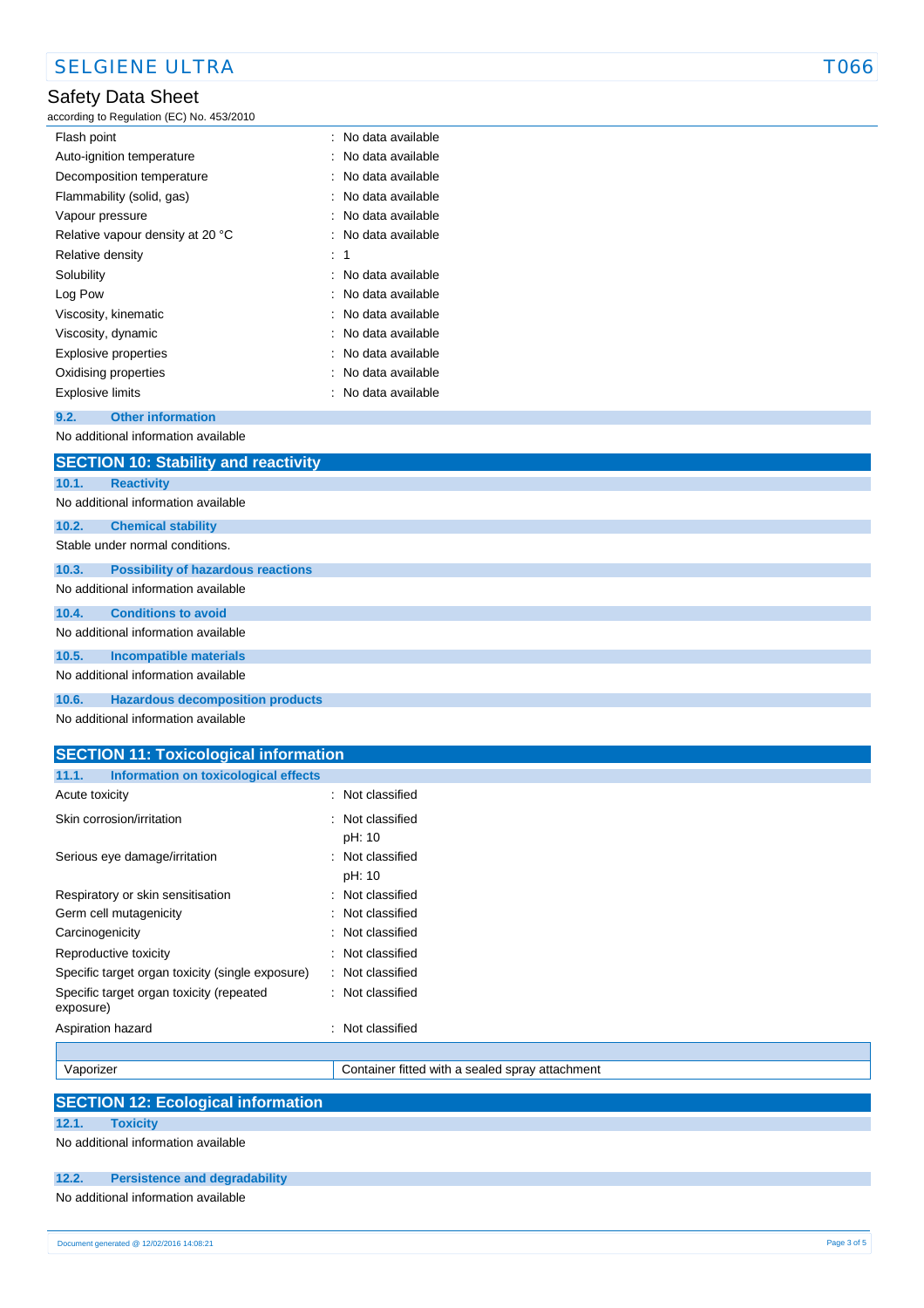| <b>SELGIENE ULTRA</b>                               |                                                                                                | <b>T066</b> |
|-----------------------------------------------------|------------------------------------------------------------------------------------------------|-------------|
| Safety Data Sheet                                   |                                                                                                |             |
| according to Regulation (EC) No. 453/2010           |                                                                                                |             |
| 12.3.<br><b>Bioaccumulative potential</b>           |                                                                                                |             |
| No additional information available                 |                                                                                                |             |
| 12.4.<br><b>Mobility in soil</b>                    |                                                                                                |             |
| No additional information available                 |                                                                                                |             |
| 12.5.<br><b>Results of PBT and vPvB assessment</b>  |                                                                                                |             |
| No additional information available                 |                                                                                                |             |
| 12.6.<br><b>Other adverse effects</b>               |                                                                                                |             |
| No additional information available                 |                                                                                                |             |
| <b>SECTION 13: Disposal considerations</b>          |                                                                                                |             |
| <b>Waste treatment methods</b><br>13.1.             |                                                                                                |             |
| No additional information available                 |                                                                                                |             |
| <b>SECTION 14: Transport information</b>            |                                                                                                |             |
| In accordance with ADR / RID / IMDG / IATA / ADN    |                                                                                                |             |
| 14.1.<br><b>UN number</b>                           |                                                                                                |             |
| Not regulated for transport                         |                                                                                                |             |
| 14.2.<br><b>UN proper shipping name</b>             |                                                                                                |             |
| Proper Shipping Name (ADR)                          | : Not applicable                                                                               |             |
| Proper Shipping Name (IMDG)                         | Not applicable                                                                                 |             |
| Proper Shipping Name (IATA)                         | : Not applicable                                                                               |             |
| 14.3.<br><b>Transport hazard class(es)</b>          |                                                                                                |             |
| <b>ADR</b><br>Transport hazard class(es) (ADR)      | : Not applicable                                                                               |             |
|                                                     |                                                                                                |             |
| <b>IMDG</b>                                         |                                                                                                |             |
| Transport hazard class(es) (IMDG)                   | : Not applicable                                                                               |             |
|                                                     |                                                                                                |             |
| <b>IATA</b>                                         |                                                                                                |             |
| Transport hazard class(es) (IATA)                   | : Not applicable                                                                               |             |
|                                                     |                                                                                                |             |
| 14.4.<br><b>Packing group</b>                       |                                                                                                |             |
| Packing group (ADR)<br>Packing group (IMDG)         | : Not applicable<br>Not applicable                                                             |             |
| Packing group (IATA)                                | Not applicable                                                                                 |             |
| <b>Environmental hazards</b><br>14.5.               |                                                                                                |             |
| Dangerous for the environment                       | No                                                                                             |             |
| Marine pollutant                                    | <b>No</b>                                                                                      |             |
| Other information                                   | No supplementary information available                                                         |             |
|                                                     |                                                                                                |             |
| 14.6.<br><b>Special precautions for user</b>        |                                                                                                |             |
| - Overland transport                                |                                                                                                |             |
| No data available                                   |                                                                                                |             |
| - Transport by sea                                  |                                                                                                |             |
| No data available                                   |                                                                                                |             |
| - Air transport                                     |                                                                                                |             |
| No data available                                   |                                                                                                |             |
| 14.7.                                               | Transport in bulk according to Annex II of MARPOL 73/78 and the IBC Code                       |             |
| Not applicable                                      |                                                                                                |             |
| <b>SECTION 15: Regulatory information</b>           |                                                                                                |             |
| 15.1.                                               | Safety, health and environmental regulations/legislation specific for the substance or mixture |             |
| 15.1.1.<br><b>EU-Regulations</b>                    |                                                                                                |             |
| Contains no substances with Annex XVII restrictions |                                                                                                |             |
|                                                     |                                                                                                |             |